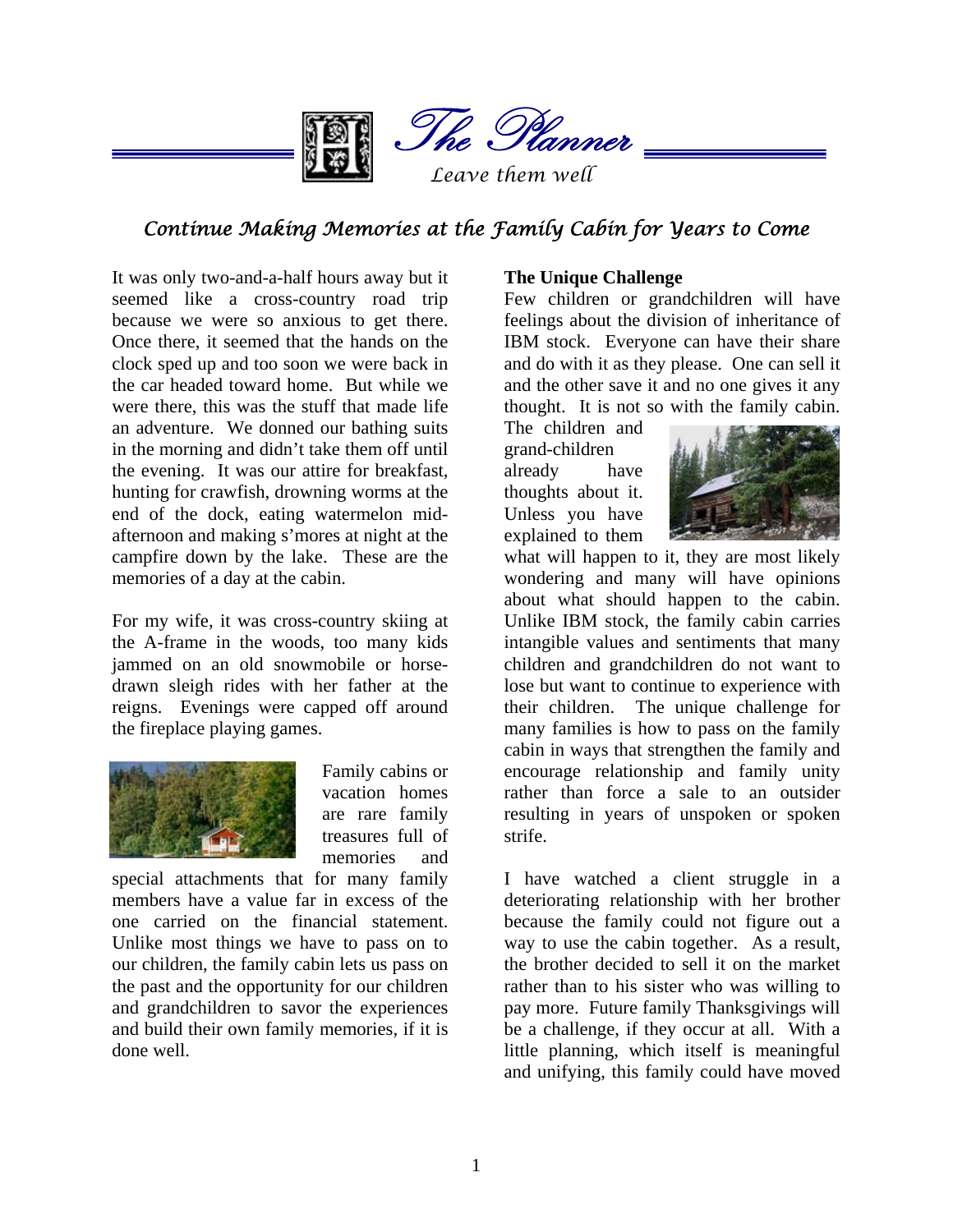forward with peace and enjoyment rather than strife. It is not that hard to do.

#### **Preserving the Family Vacation Home**

This can be done with a little intentional planning and it works for recreational property and vacation homes as well as family cabins. Following these steps can not only result in years of future generation enjoyment but also make the planning process a good experience:

1. Assessing the Family's Feelings

 Your children and grandchildren have opinions about the family cabin. For some it may carry little future attraction while for others it may carry a strong desire to preserve it and use it. Determining the feelings and wishes of the family will be crucial to developing a successful master plan for the use of the family cabin. A simple way to get honest answers from family members is to have them respond to a questionnaire that explores a variety of topics such as why the cabin is important to them, their future desires for its use, ways in which they anticipate it could be used, financial concerns for the ongoing use, maintenance of the cabin and others. Asked properly, these questions should highlight the value of the cabin while identifying the areas of specific planning to avoid problems.

2. Building a Plan

 With the input from the family, the parents' next step, with our help, is to develop a master plan for the future of the cabin. This will include addressing questions such as:

- Should the cabin be used individually or collectively or both?
- What are the guidelines or rules for use of the property?
- $\triangleleft$  How will the property be maintained and repairs be made?
- $\triangleleft$  How will the financial responsibility for the property be handled?

 There are a variety of practical and creative ways to address each of these questions as well as others that will be raised.

# 3. Adopting a Master Plan

 While the parents or senior generation prepares the initial draft of the master

plan, it is important to have the input of the junior generations. The steady



hand of the senior generation will help the junior generation resolve any differences and conclude on a workable management plan for the future use of the property.

4. Structuring the Management

 To protect the family and the vacation property, individual ownership of the property is generally not the best structure. Depending upon estate tax considerations, the property may be held in a revocable trust or a family limited liability company or partnership.